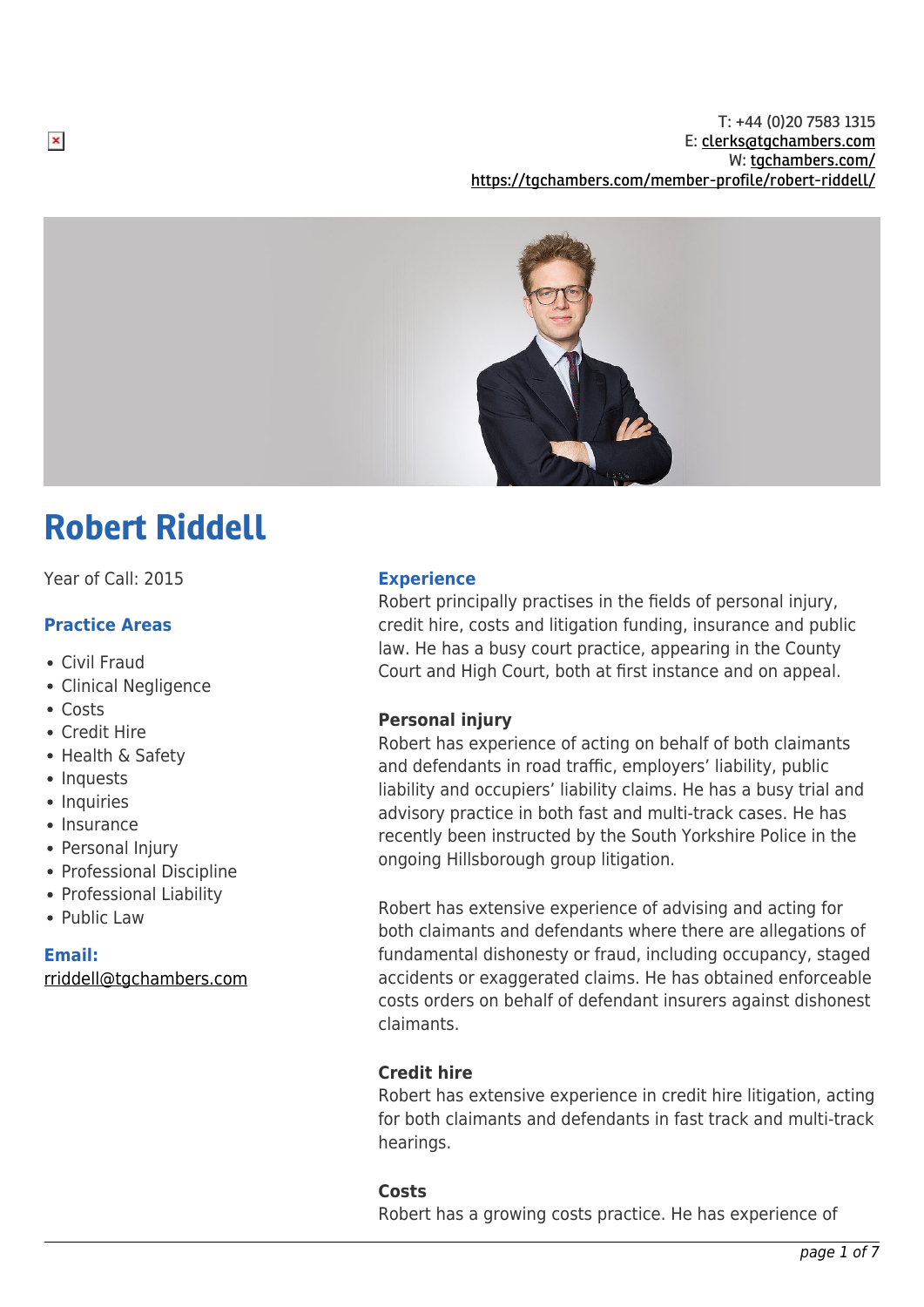costs budgeting and detailed assessments in the County Court and Senior Courts Costs Office, and has appeared in the SCCO at first instance and on appeal in relation to the recovery of an ATE insurance premium. He is familiar with arguments in relation to the fixed recoverable costs regime, including but not limited to issues relating to QOCS.

## **Insurance**

Robert has experience of disputes arising from coverage and indemnity clauses in insurance policies including, but not limited to, motor insurance litigation. Recent cases have included disputes over the ability of one party to make deductions from a guaranteed payments clause.

### **Public Law**

Robert has been instructed under the Government Legal Department's Junior Junior scheme to assist in judicial review and public law claims. He has been instructed by the Home Office in relation to the Grenfell Inquiry; and has undertaken disclosure exercises and drafted witness statements for claims brought against the DWP. Robert has a particular interest in the law of domestic and EU social security law.

Before coming to the Bar, Robert had a career as a political adviser in Westminster, including serving as a special adviser in the Cabinet Office.

## **Education**

Oxford University: BA English Language and Literature, First Class Hons. City Law School: GDL City Law School: BPTC

### **Memberships**

Personal Injury Bar Association Bar Pro Bono Unit

### **Cases**

**Group Litigation Order arising out of alleged misfeasance in public office following the Hillsborough Stadium disaster**

#### 14/03/2018

Barristers involved: Keith Morton QC Tim Sharpe Robert Riddell Elizabeth Gallagher Keith Morton QC, Tim Sharpe, Robert Riddell and Elizabeth Gallagher are instructed by the Head of Legal Services at South Yorkshire Police in connection with the Group Litigation Order ("GLO") granted in November 2016.

The GLO issues include consideration of whether officers of South Yorkshire Police and/or of the West Midlands Police sought to deliberately conceal the true circumstances of the Hillsborough tragedy in order to deflect blame, liability or censure away from the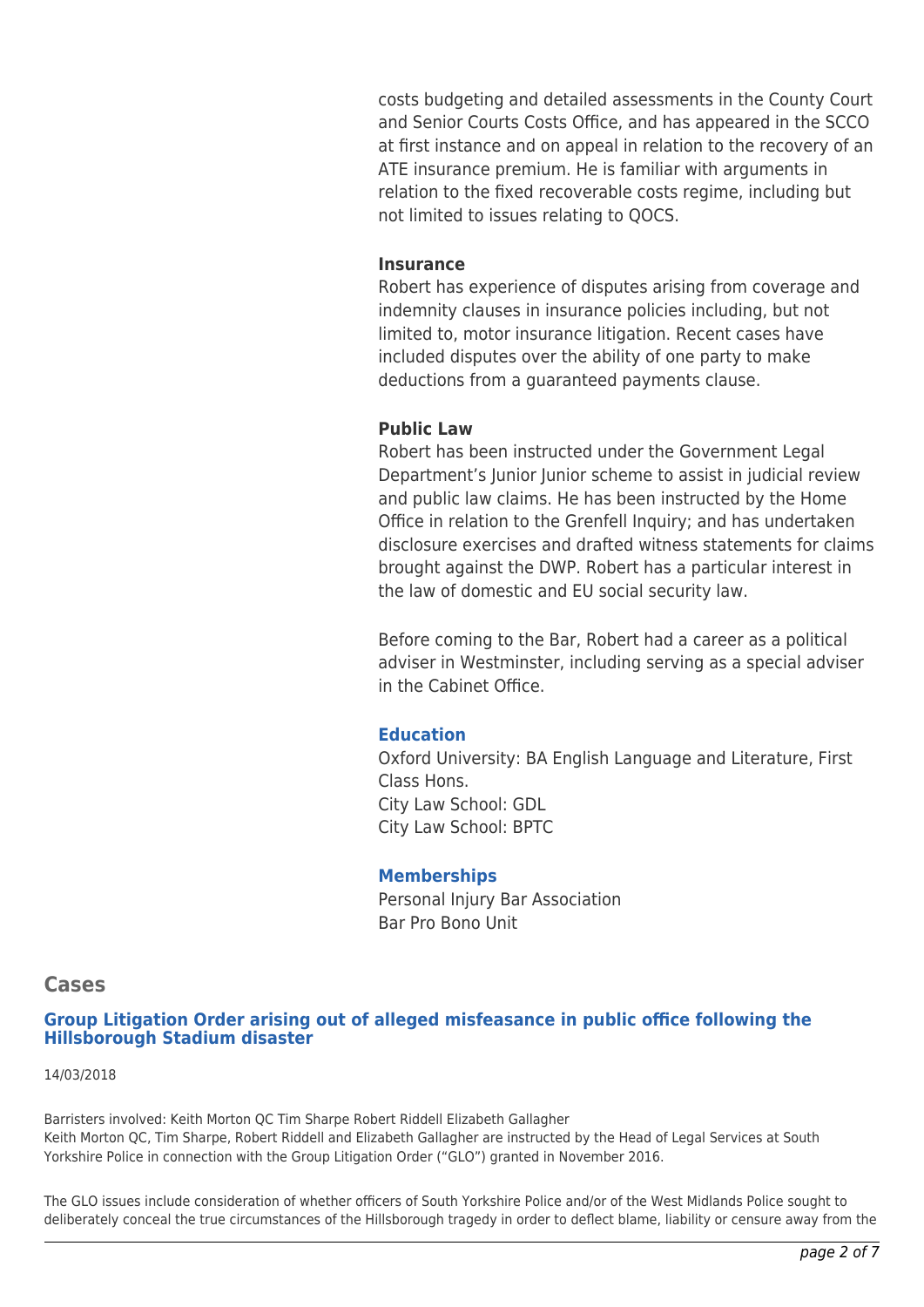police, and/or whether they sought to establish what is alleged to be a false narrative of events leading up to the tragedy, and whether those actions amounted to the tort of misfeasance in public office.

## **Publications**

## **TGC FRAUD UPDATE – ISSUE XIII March 2022**

18/03/2022

Authors: James Henry Tim Sharpe James Yapp Anthony Johnson Robert Riddell Anisa Kassamali Edward Hutchin David R. White Please see link below to the latest TGC Fraud newsletter.

You can view the publication on our website [http://tgchambers.com](https://tgchambers.com/wp-content/uploads/2022/03/TGC075_Newsletter_Fraud_issue_13_v1.pdf)

#### **TGC Clinical Negligence Newsletter – Second Issue** 16/11/2021

Authors: Lionel Stride Marcus Grant Ellen Robertson James Arney QC James Laughland Robert Riddell Nicholas Dobbs Rochelle Powell Anthony Johnson James Yapp Please see link below to the latest edition of the TGC Clinical Negligence Newsletter.

You can view the publication on our website [http://tgchambers.com](https://tgchambers.com/wp-content/uploads/2021/11/TGC073_Clin_Neg_Newsletter_Issue2_v3.pdf)

## **TGC Fraud Update Issue XII**

01/06/2021

Authors: James Henry Simon Browne QC Tim Sharpe James Laughland Anthony Johnson George Davies Lionel Stride Robert Riddell Paul McGrath Edward Hutchin Ellen Robertson

Please see link below to the latest TGC Fraud newsletter.

You can view the publication at

[https://tgchambers.com/wp-content/uploads/2021/05/TGC070\\_Newsletter\\_Fraud\\_issue\\_12\\_v1-002-1.pdf](https://tgchambers.com/wp-content/uploads/2021/05/TGC070_Newsletter_Fraud_issue_12_v1-002-1.pdf)

## **TGC Costs Update – Vol 7 December 2020**

17/12/2020

Authors: Matthew Waszak Richard Boyle Simon Browne QC Richard Wilkinson James Laughland Sian Reeves Anthony Johnson Lionel Stride Robert Riddell Ellen Robertson James Yapp Paul Erdunast Please see link below to the latest TGC Costs newsletter.

You can view the publication at https://tgchambers.com/wp-content/uploads/2020/12/TGC064 Costs\_Newsletter\_Vol\_VII\_v2.pdf

## **TGC Costs Newsletter Vol VI**

15/07/2020

Authors: Simon Browne QC James Laughland Mark James Richard Wilkinson Anthony Johnson Sian Reeves Richard Boyle Matthew Waszak Ellen Robertson James Yapp Robert Riddell Harriet Wakeman Olivia Rosenstrom Please see link below to the latest update from the TGC Costs Team. You can view the publication at [http://tgchambers.com/wp-content/uploads/2020/07/TGC061\\_Costs\\_Newsletter\\_Vol\\_VI\\_v3.pdf](http://tgchambers.com/wp-content/uploads/2020/07/TGC061_Costs_Newsletter_Vol_VI_v3.pdf)

#### **TGC Costs Newsletter Vol III** 10/12/2018

Authors: Simon Browne QC Mark James Richard Wilkinson Paul McGrath Richard Boyle Lionel Stride Ellen Robertson James Yapp Robert Riddell Matthew Waszak

Please see link below to the latest update from the TGC Costs Team. You can view the publication on our website [http://tgchambers.com](https://tgchambers.com/wp-content/uploads/2018/12/TGC043_Costs_Newsletter_Vol_III_v4.1.pdf)

#### **TGC Fraud Newsletter Issue VI – September 2017** 21/09/2017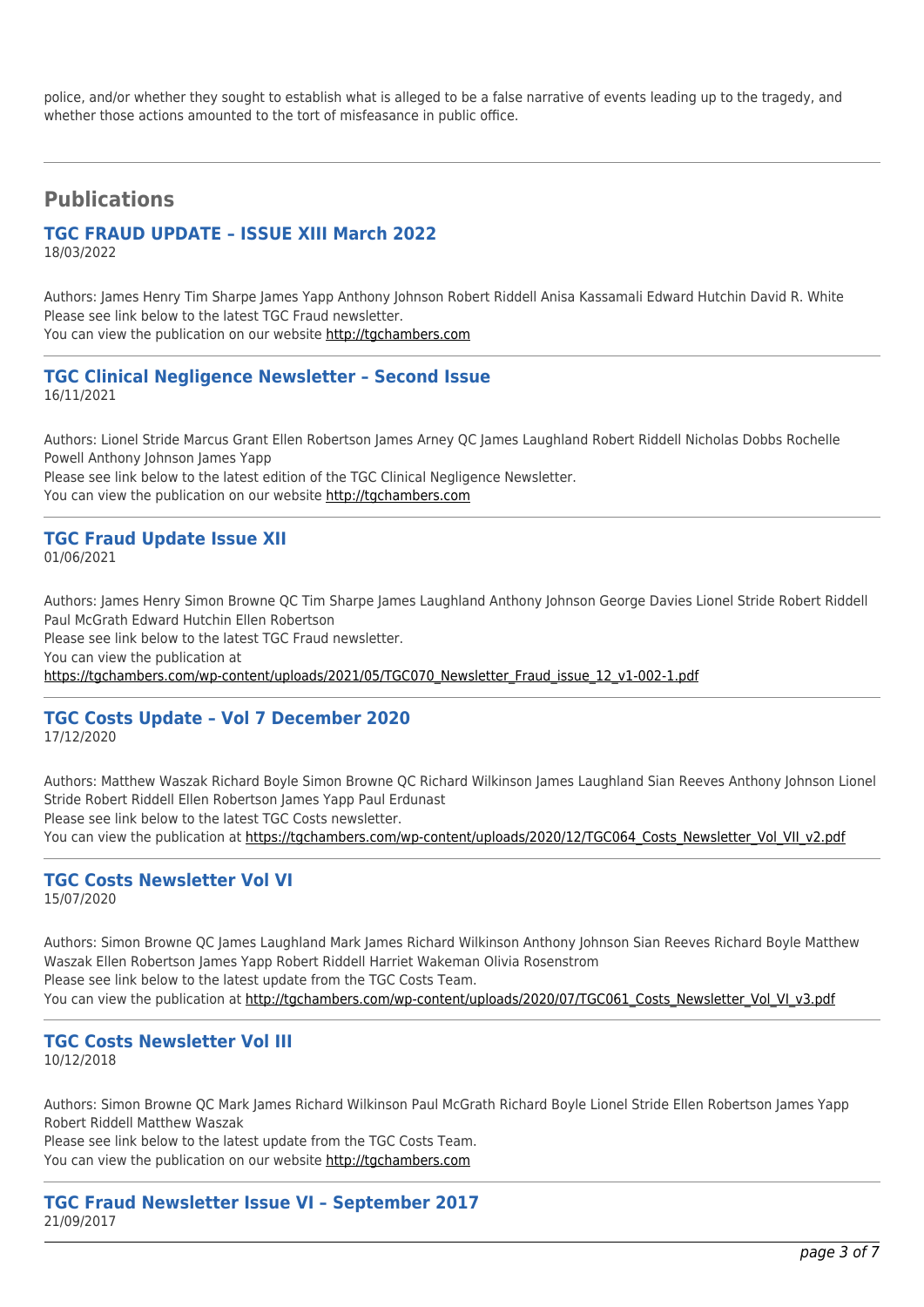Authors: Anthony Johnson Paul McGrath Anthony Lenanton George Davies Ellen Robertson Robert Riddell William Irwin Matthew Waszak Alex Glassbrook

Please see link below for Issue 6 of TGC Fraud Update, a publication we have set up with the stated aim of facilitating the sharing of information about decided claims involving issues of road traffic fraud and related matters.

You can view the publication on our website [http://tgchambers.com](https://tgchambers.com/wp-content/uploads/2017/09/TGC-Fraud-Update-Issue-VI-September-2017..pdf)

## **TGC Fraud Newsletter Issue V – May 2017**

04/05/2017

Authors: Anthony Johnson Tim Sharpe Matthew Waszak Robert Riddell Piers Taylor Please see link below for Issue 5 of TGC Fraud Update, a publication we have set up with the stated aim of facilitating the sharing of information about decided claims involving issues of road traffic fraud and related matters. [TGC Fraud Newsletter Issue V](http://tgchambers.com/wp-content/uploads/2017/05/TGC030_Newsletter_v2.pdf)

## **News**

## **TGC FRAUD UPDATE – ISSUE XIII March 2022**

18/03/2022

Barristers involved: James Henry Tim Sharpe James Yapp Robert Riddell Anisa Kassamali Anthony Johnson Edward Hutchin David R. **White** 

In this issue:

• James Yapp looks at the Supreme Court decision in Ho v Adelekun [2021] UKSC 43, with notes of caution in relation to offers of settlement and enforcement of costs in QOCS cases.

• Tim Sharpe analyses two recent High Court decisions on the application of s.57, and considers the tricky issue of claimants hiding behind mistakes or decisions of their representatives.

• Robert Riddell considers the decision of the Court of Appeal in Griffiths v TUI [201] EWCA Civ 1442 concerning the judicial evaluation of 'uncontroverted' expert evidence.

• Anisa Kassamali examines the distinction between dishonest exaggeration and fundamental dishonesty in the context of Elgamal

v Westminster City Council [2021] EWHC 5210 (QB).

• I take a look at the principles guiding the amendment of pleadings to advance a positive case of dishonesty, and whether there is a need to do so in light of Howlett and the recent decisions in Covey v Harris [2021] EWHC 2211 (QB), Mustard v Flower [2021] EWHC 846 (QB) and Cojanu v Essex Partnership University NHS Trust [2022] EWHC 197 (QB).

As always, these articles are accompanied by summaries and interesting practice points taken from a host of recent decisions in the types of cases that we all deal with on a daily basis.

Please do contact a member of the TGC fraud team if you have any queries about any of the items dealt with in this issue, or indeed about any other issues relating to insurance fraud and related matters.

I hope that the contents of this newsletter are both interesting and useful; as ever I would welcome any feedback from our readers.

You can view the publication on our website [http://tgchambers.com](https://tgchambers.com/wp-content/uploads/2022/03/TGC075_Newsletter_Fraud_issue_13_v1.pdf)

### **TGC Clinical Negligence Newsletter – Second Issue, November 2021** 16/11/2021

Barristers involved: Lionel Stride Marcus Grant Ellen Robertson James Arney QC James Laughland Robert Riddell Nicholas Dobbs Rochelle Powell Anthony Johnson James Yapp

To help you navigate this edition, here is an overview of what you can expect: –

#### **Procedure, Limitation & Expert Evidence**

• To kick us off on recent procedural developments, Marcus Grant considers Calderdale & Huddersfield NHS Foundation Trust v Metcalf [2021] EWHC 611 QB in which the Court handed down a six-month prison sentence against a claimant as punishment for contempt of court for signing statements of truth on court documents containing facts that she knew to be untrue.

• Ellen Robertson looks at Wilkins v University Hospital North Midlands NHS Trust [2021] EWHC 2164 (QB), which considers the old chestnuts of 'date of knowledge' for the purposes of limitation and the 'balancing exercise' undertaken by the Court when considering whether to utilise its discretion under section 33 of the Limitation Act 1980

• James Arney Q.C. considers PAL v Davidson [2021] EWHC 1108 (QB), an application by a 13-year-old claimant who had suffered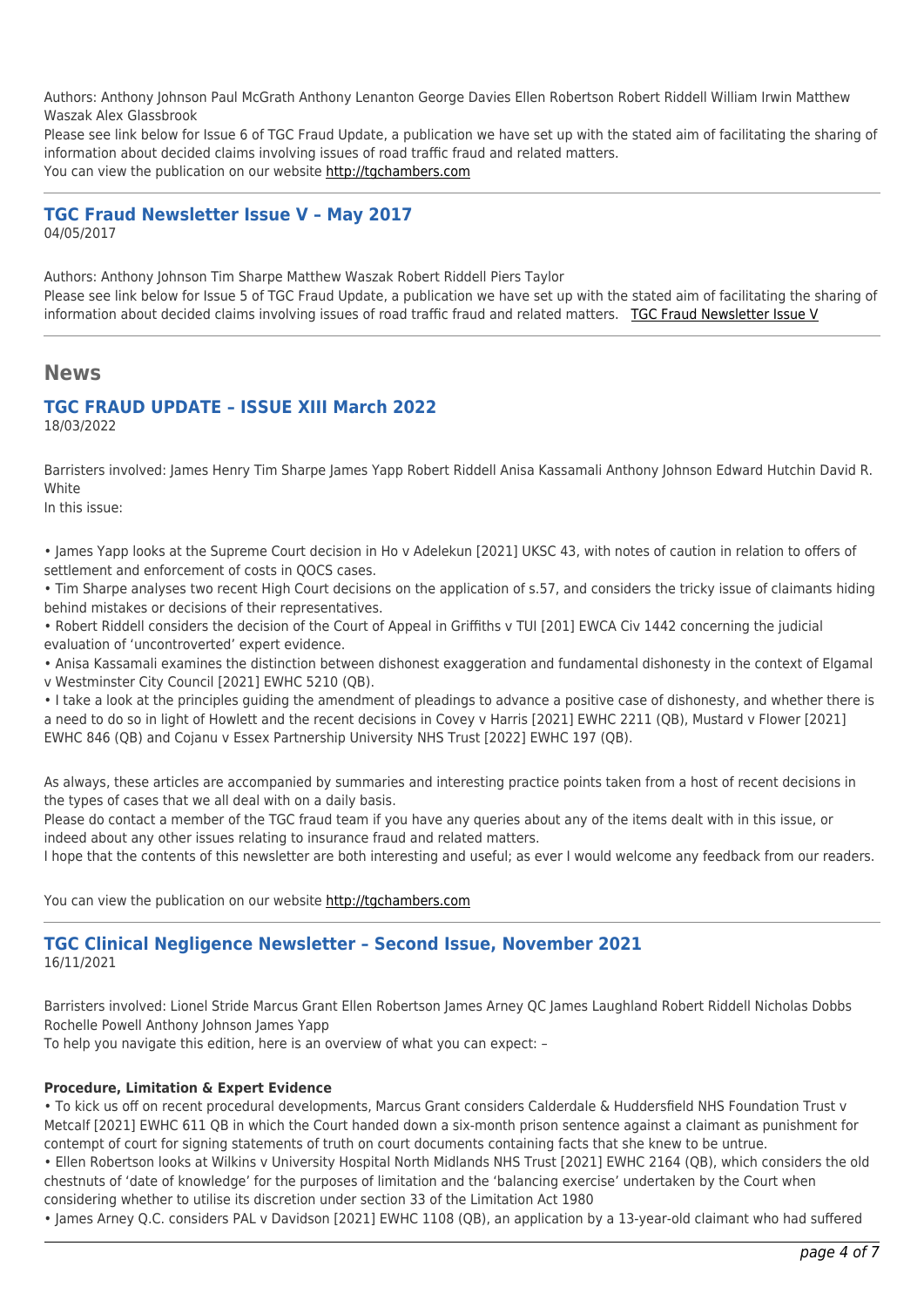catastrophic injuries for an interim payment of £2 million to enable a suitable property to be purchased for her long-term accommodation needs.

Fourthly – and this is itself a new development for the TGC Clinical Negligence Newsletter – we will take you through a quick-fire review of four key cases in the field.

#### **Breach of Duty & Causation**

• Turning to questions of liability, James Laughland first considers the Supreme Court's much awaited judgment in Khan v Meadows [2021] UKSC 21, in which the centrality of the 'scope of duty' principle was affirmed as a determinative factor in medical advice cases.

• I (Lionel Stride) then examine the battery of post-Montgomery case law concerning patients' informed consent to treatment.

• Following on from the above, Robert Riddell analyses Negus (1) Bambridge (2) v Guy's & St Thomas' NHS Foundation Trust [2021] EWHC 643 (QB), which concerns the extent to which a doctor is under a duty to warn a patient before surgery of the material risk which may arise from intra-operative technical decisions.

• Nicholas Dobbs examines Sheard v Cao Tri Do [2021] EWHC 2166 (QB), which provides an instructive example of the difficulties in clinical negligence claims when resolving conflicts between witness evidence and contemporaneous medical notes.

• James Laughland analyses Davies v Frimley Health NHS Foundation Trust [2021] EWHC 169 (QB) in which the Court considered whether the making of a material contribution to harm was sufficient to establish liability in a clinical negligence claim.

• Rochelle Powell considers Jarman v Brighton and Sussex University Hospitals NHS Trust [2021] EWHC 323(QB), which provides an interesting exposition of the Bolam test in the context of an alleged failure to refer the claimant for an emergency MRI.

• Anthony Johnson considers Brint v. Barking, Havering and Redbridge University Hospitals NHS Trust [2021] EWHC 290 in which the Judge's consideration of the claimant's lack of credibility as a witness did not equate to a finding of fundamental dishonesty for the purposes of CPR 44.16.

• James Arney Q.C. analyses XM v Leicestershire Partnership NHS Trust [2020] EWHC 3102 (QB) in which the Court considered the standard of care to be expected from 'health visitors'; the judgment is a practical application of the principles established in Wilsher and Darnley.

• I (Lionel Stride) then set out a quick-fire summary of some of the other interesting recent clinical negligence cases that did not (quite) make the cut for articles.

#### **Calculation of Damages**

• Turning to questions of quantum, Anthon Johnson analyses Reaney v. University Hospital of North Staffordshire NHS Trust [2015] EWCA Civ 1119, which is significant for two reasons: (i) the Court provided guidance on the applicability of the test of causation in a case where a non-negligent injury had been exacerbated by the Defendant's clinical negligence; and (ii) the Master of the Rolls commented obiter on the applicability of the 'material contribution' test in claims of that nature.

• Blowing the final whistle on this edition, James Yapp then considers Owen v Swansea City AFC [2021] EWHC 1539 (QB), in which the Court addressed the question of how to calculate the likely career earnings of a young professional footballer.

We very much hope you enjoy this publication, and welcome any feedback.

You can view the publication on our website [http://tgchambers.com](https://tgchambers.com/wp-content/uploads/2021/11/TGC073_Clin_Neg_Newsletter_Issue2_v3.pdf)

#### **TGC Fraud Update – Issue XII June 2021** 01/06/2021

Barristers involved: James Henry Simon Browne QC Tim Sharpe James Laughland Anthony Johnson George Davies Lionel Stride Robert Riddell Paul McGrath Edward Hutchin Ellen Robertson Also in this issue:

• Simon Browne QC and Anthony Johnson report on the latest (and final) instalment in the Seabrook trilogy. A victory in the Court of Appeal and clarification on Part 36 Offers.

• Tim Sharpe tells the tale of how Celebrity Big Brother winner Alex Reid was committed to prison for contempt of court.

• Anthony Johnson takes the sting out of the tail of the High Court decision in Brint v Barking [2021] EWHC 290 (QB).

• Lionel Stride analyses the proper approach to the particularisation of deceit claims following Kasem v UCLH [2021] EWHC 136 (QB).

• James Laughland treats us to the most boring pub quiz question of all time, and then seeks to regain our interest with the tale of a £4M claim gone wrong, for all the right reasons.

• I look at the admissibility of ANPR evidence in light of the latest County Court guidance from HHJ Cotter QC in Harrison v Buncher.

• George Davies explores what can happen when the boot is on the other foot: dishonesty of the defendant and indemnity / 'exceptional circumstances' costs.

As always, these articles are accompanied by summaries and interesting practice points taken from a host of recent decisions in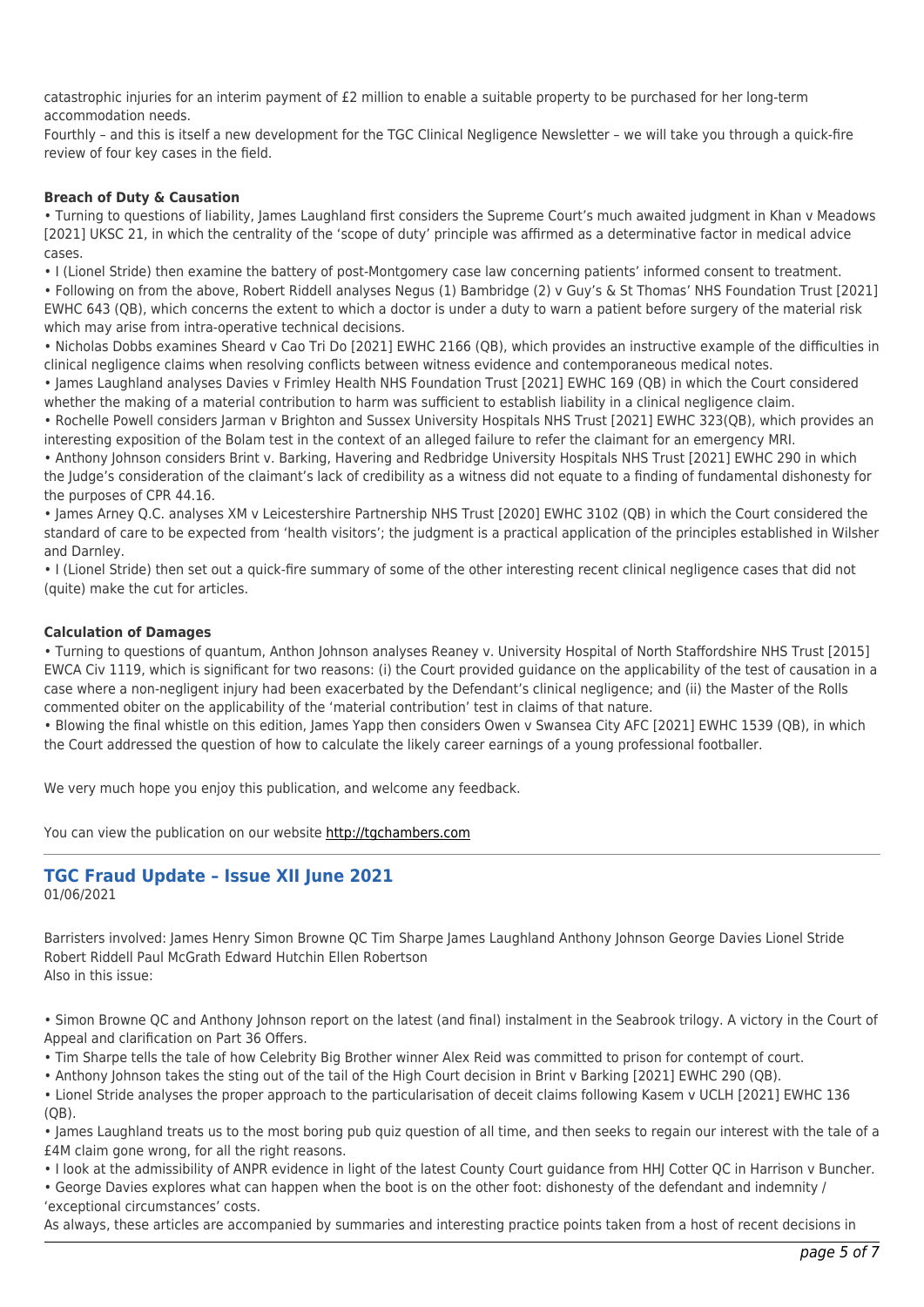the types of cases that we all deal with on a daily basis.

Please do contact a member of the TGC fraud team if you have any queries about any of the items dealt with in this issue, or indeed about any other issues relating to insurance fraud and related matters.

I hope that the contents of this newsletter are both interesting and useful; as ever I would welcome any feedback from our readers.

James Henry Editor

You can view the publication on our website [http://tgchambers.com](https://tgchambers.com/wp-content/uploads/2021/05/TGC070_Newsletter_Fraud_issue_12_v1-002-1.pdf)

## **TGC Costs Update – Vol 7 December 2020**

15/12/2020

Barristers involved: Matthew Waszak Richard Boyle Simon Browne QC Richard Wilkinson James Laughland Sian Reeves Anthony Johnson Lionel Stride Robert Riddell Ellen Robertson Paul Erdunast James Yapp We hope you find this an interesting and helpful read.

If you would like to be added to the mailing list please email [events@tgchambers.com](mailto:events@tgchambers.com)

You can view the publication on our website [http://tgchambers.com](https://tgchambers.com/wp-content/uploads/2020/12/TGC064_Costs_Newsletter_Vol_VII_v2.pdf)

#### **TGC Costs Newsletter** 15/07/2020

Barristers involved: Simon Browne QC James Laughland Mark James Richard Wilkinson Anthony Johnson Sian Reeves Richard Boyle Matthew Waszak Ellen Robertson James Yapp Robert Riddell Harriet Wakeman Olivia Rosenstrom Please see link below to the 6th edition of the the TGC Costs Newsletter.

You can view the publication at [http://tgchambers.com/wp-content/uploads/2020/07/TGC061\\_Costs\\_Newsletter\\_Vol\\_VI\\_v3.pdf](http://tgchambers.com/wp-content/uploads/2020/07/TGC061_Costs_Newsletter_Vol_VI_v3.pdf)

## **TGC Costs Newsletter**

10/12/2018

Barristers involved: Simon Browne QC Mark James Richard Wilkinson Paul McGrath Richard Boyle Lionel Stride Ellen Robertson James Yapp Robert Riddell Matthew Waszak Please see link below to the latest update from the TGC Costs Team.

You can view the publication on our website [http://tgchambers.com](https://tgchambers.com/wp-content/uploads/2018/12/TGC043_Costs_Newsletter_Vol_III_v4.1.pdf)

#### **TGC Fraud Update Issue VI – September 2017** 21/09/2017

Barristers involved: Anthony Johnson Paul McGrath Anthony Lenanton George Davies Ellen Robertson Robert Riddell William Irwin Matthew Waszak Alex Glassbrook Please see link below for Issue VI of the TGC Fraud newsletter.

You can view the publication on our website [http://tgchambers.com](https://tgchambers.com/wp-content/uploads/2017/09/TGC-Fraud-Update-Issue-VI-September-2017..pdf)

## **TGC Costs Newsletter**

04/07/2017

Barristers involved: Simon Browne QC Paul McGrath Lionel Stride Sian Reeves Richard Boyle Matthew Waszak Piers Taylor Robert Riddell